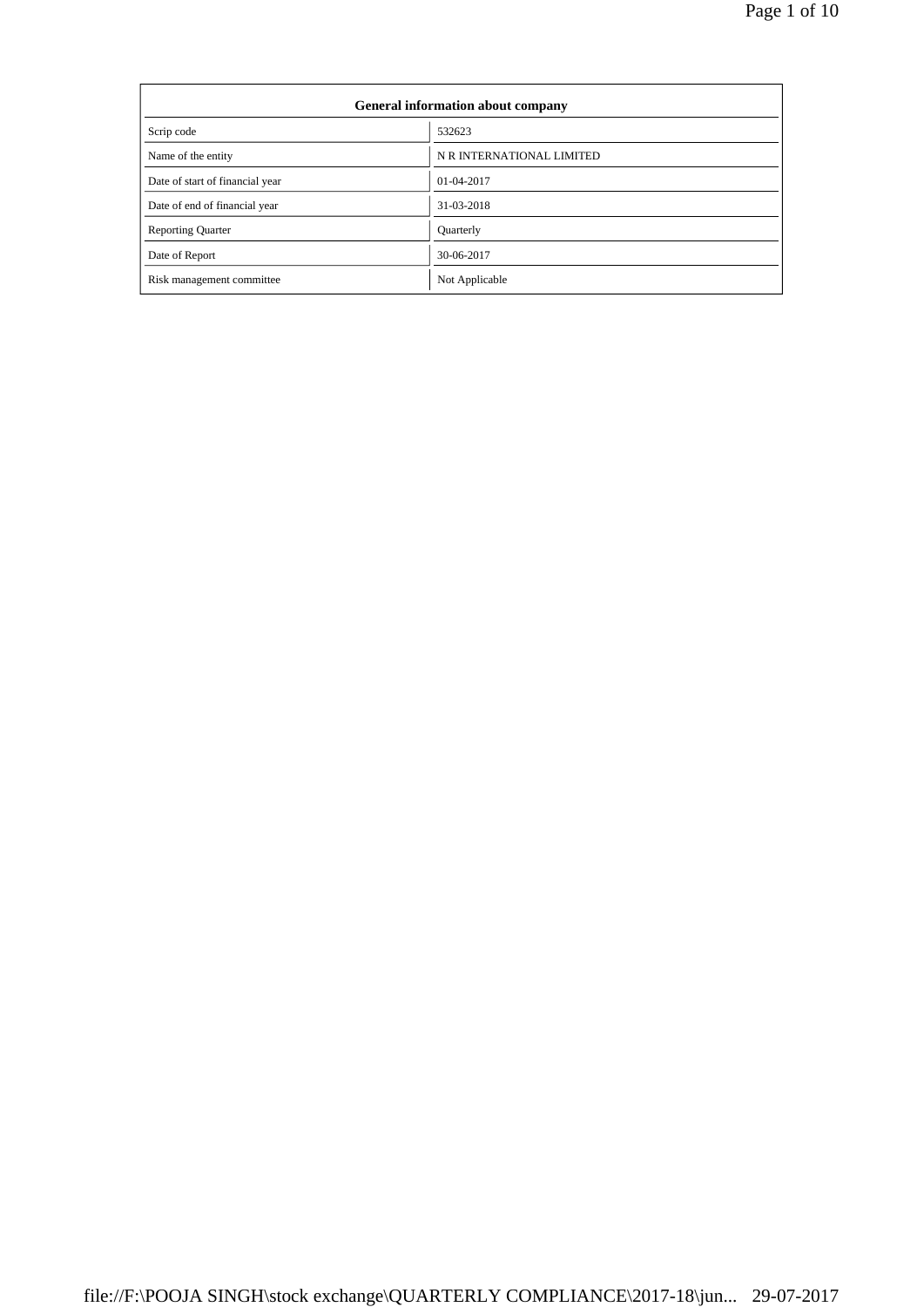|                | <b>Annexure I</b>                                              |                                                  |            |            |                                                                                      |                            |                                 |                                                                      |                      |                                            |                                                                                                                                                    |                                                                                                                                                                              |                                                                                                                                                                                                               |              |
|----------------|----------------------------------------------------------------|--------------------------------------------------|------------|------------|--------------------------------------------------------------------------------------|----------------------------|---------------------------------|----------------------------------------------------------------------|----------------------|--------------------------------------------|----------------------------------------------------------------------------------------------------------------------------------------------------|------------------------------------------------------------------------------------------------------------------------------------------------------------------------------|---------------------------------------------------------------------------------------------------------------------------------------------------------------------------------------------------------------|--------------|
|                | Annexure I to be submitted by listed entity on quarterly basis |                                                  |            |            |                                                                                      |                            |                                 |                                                                      |                      |                                            |                                                                                                                                                    |                                                                                                                                                                              |                                                                                                                                                                                                               |              |
|                | I. Composition of Board of Directors                           |                                                  |            |            |                                                                                      |                            |                                 |                                                                      |                      |                                            |                                                                                                                                                    |                                                                                                                                                                              |                                                                                                                                                                                                               |              |
|                |                                                                |                                                  |            |            |                                                                                      |                            |                                 | Disclosure of notes on composition of board of directors explanatory |                      |                                            |                                                                                                                                                    |                                                                                                                                                                              |                                                                                                                                                                                                               |              |
|                |                                                                |                                                  |            |            | Is there any change in information of board of directors compare to previous quarter |                            |                                 |                                                                      |                      |                                            |                                                                                                                                                    |                                                                                                                                                                              |                                                                                                                                                                                                               |              |
| Sr             | Title<br>(Mr)<br>Ms)                                           | Name of the<br>Director                          | PAN        | <b>DIN</b> | Category 1<br>of directors                                                           | Category 2<br>of directors | Category<br>$3$ of<br>directors | Date of<br>appointment<br>in the<br>current term                     | Date of<br>cessation | Tenure<br>of<br>director<br>(in<br>months) | No of<br>Directorship<br>in listed<br>entities<br>including<br>this listed<br>entity (Refer<br>Regulation<br>$25(1)$ of<br>Listing<br>Regulations) | Number<br>of<br>memberships<br>in Audit/<br>Stakeholder<br>Committee<br>(s) including<br>this listed<br>entity (Refer<br>Regulation<br>$26(1)$ of<br>Listing<br>Regulations) | No of<br>post of<br>Chairperson<br>in Audit/<br>Stakeholder<br>Committee<br>held in<br>listed<br>entities<br>including<br>this listed<br>entity (Refer<br>Regulation<br>$26(1)$ of<br>Listing<br>Regulations) | <b>Notes</b> |
|                | Mr                                                             | <b>NIRMAL</b><br><b>MODI</b>                     | AETPM2635L | 00268371   | Executive<br>Director                                                                | Not<br>Applicable          | MD                              | 10-05-2017                                                           |                      |                                            | 1                                                                                                                                                  | 1                                                                                                                                                                            | $\mathbf{0}$                                                                                                                                                                                                  |              |
| $\overline{2}$ | <b>Mrs</b>                                                     | <b>SANGEETA</b><br><b>MODI</b>                   | ADNPM2410L | 01963973   | Executive<br>Director                                                                | Chairperson                |                                 | 10-05-2017                                                           |                      |                                            | 1                                                                                                                                                  | $\mathbf{0}$                                                                                                                                                                 | $\mathbf{0}$                                                                                                                                                                                                  |              |
| 3              | Mr                                                             | <b>DEEPAK</b><br><b>AGARWAL</b>                  | ADBPA0886G | 00268483   | Non-<br>Executive -<br>Non<br>Independent<br>Director                                | Not<br>Applicable          |                                 | 01-10-2015                                                           |                      |                                            | -1                                                                                                                                                 | $\overline{0}$                                                                                                                                                               | $\mathbf{0}$                                                                                                                                                                                                  |              |
| $\overline{4}$ | Mr                                                             | <b>VINOD</b><br><b>KUMAR</b><br><b>SRIVASTAV</b> | BCJPS2578D | 00271649   | Non-<br>Executive -<br>Independent<br>Director                                       | Not<br>Applicable          |                                 | 01-04-2014                                                           |                      | 39                                         | 1                                                                                                                                                  | $\sqrt{2}$                                                                                                                                                                   | -1                                                                                                                                                                                                            |              |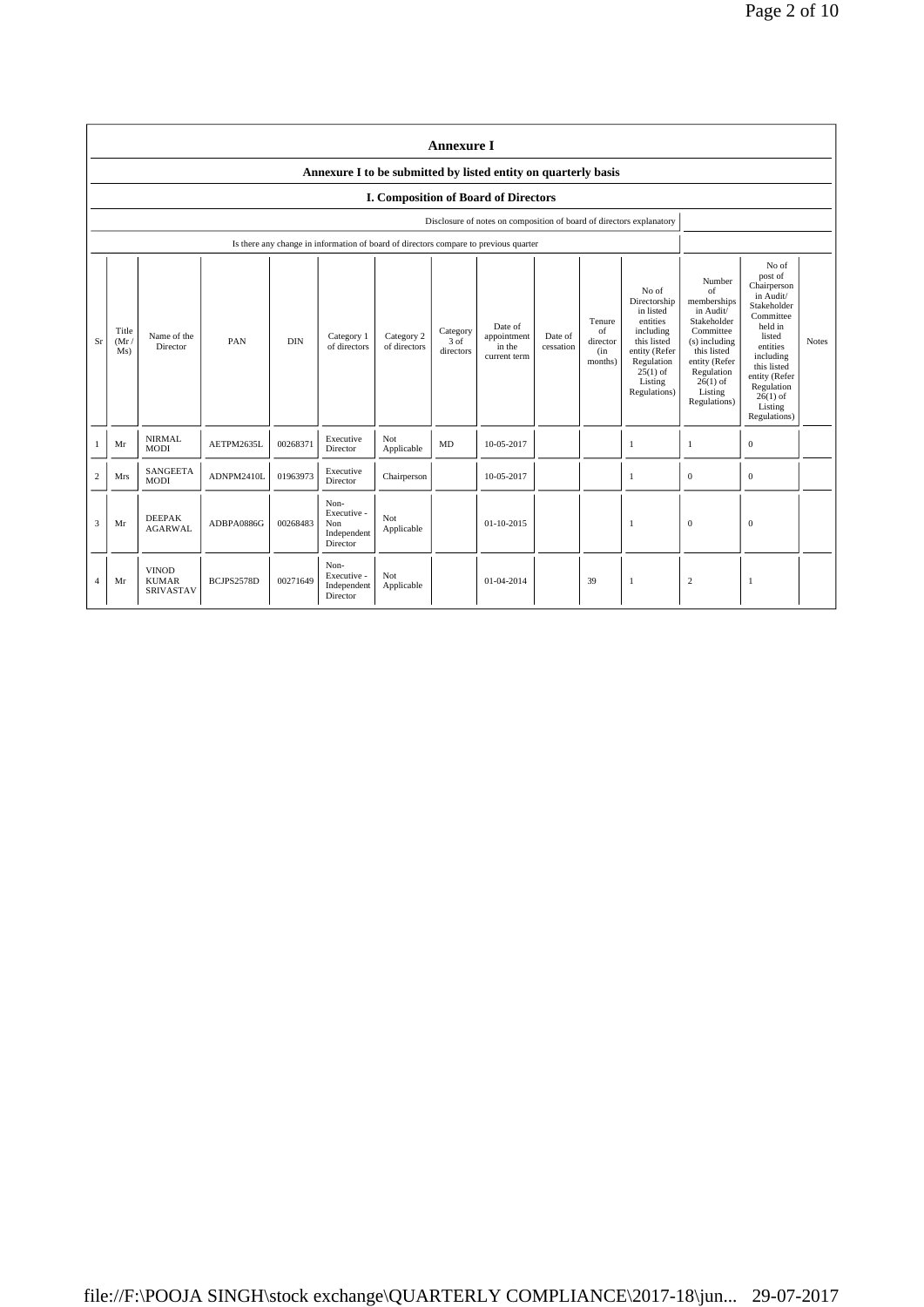|    | <b>Annexure I</b>                                              |                                 |            |            |                                                |                                 |                               |                                                  |                      |                                            |                                                                                                                                                    |                                                                                                                                                                                      |                                                                                                                                                                                                               |              |
|----|----------------------------------------------------------------|---------------------------------|------------|------------|------------------------------------------------|---------------------------------|-------------------------------|--------------------------------------------------|----------------------|--------------------------------------------|----------------------------------------------------------------------------------------------------------------------------------------------------|--------------------------------------------------------------------------------------------------------------------------------------------------------------------------------------|---------------------------------------------------------------------------------------------------------------------------------------------------------------------------------------------------------------|--------------|
|    | Annexure I to be submitted by listed entity on quarterly basis |                                 |            |            |                                                |                                 |                               |                                                  |                      |                                            |                                                                                                                                                    |                                                                                                                                                                                      |                                                                                                                                                                                                               |              |
|    |                                                                |                                 |            |            |                                                |                                 |                               | <b>I. Composition of Board of Directors</b>      |                      |                                            |                                                                                                                                                    |                                                                                                                                                                                      |                                                                                                                                                                                                               |              |
| Sr | Title<br>(Mr)<br>Ms)                                           | Name of the<br>Director         | PAN        | <b>DIN</b> | Category 1<br>of directors                     | Category<br>$2$ of<br>directors | Category<br>3 of<br>directors | Date of<br>appointment<br>in the<br>current term | Date of<br>cessation | Tenure<br>of<br>director<br>(in<br>months) | No of<br>Directorship<br>in listed<br>entities<br>including<br>this listed<br>entity (Refer<br>Regulation<br>$25(1)$ of<br>Listing<br>Regulations) | Number<br>$\alpha$ f<br>memberships<br>in Audit/<br>Stakeholder<br>Committee<br>(s) including<br>this listed<br>entity (Refer<br>Regulation<br>$26(1)$ of<br>Listing<br>Regulations) | No of<br>post of<br>Chairperson<br>in Audit/<br>Stakeholder<br>Committee<br>held in<br>listed<br>entities<br>including<br>this listed<br>entity (Refer<br>Regulation<br>$26(1)$ of<br>Listing<br>Regulations) | <b>Notes</b> |
| 5  | Mr                                                             | <b>RAJENDRA</b><br><b>SINGH</b> | ASRPS4259C | 01251074   | Non-<br>Executive -<br>Independent<br>Director | Not<br>Applicable               |                               | 24-03-2015                                       |                      | 27                                         | -1                                                                                                                                                 | $\overline{c}$                                                                                                                                                                       | $\mathbf{0}$                                                                                                                                                                                                  |              |
| 6  | <b>Mrs</b>                                                     | <b>AMITA</b><br><b>AGARWAL</b>  | AVEPA8569R | 07091100   | Non-<br>Executive -<br>Independent<br>Director | Not<br>Applicable               |                               | 24-03-2015                                       |                      | 27                                         |                                                                                                                                                    |                                                                                                                                                                                      |                                                                                                                                                                                                               |              |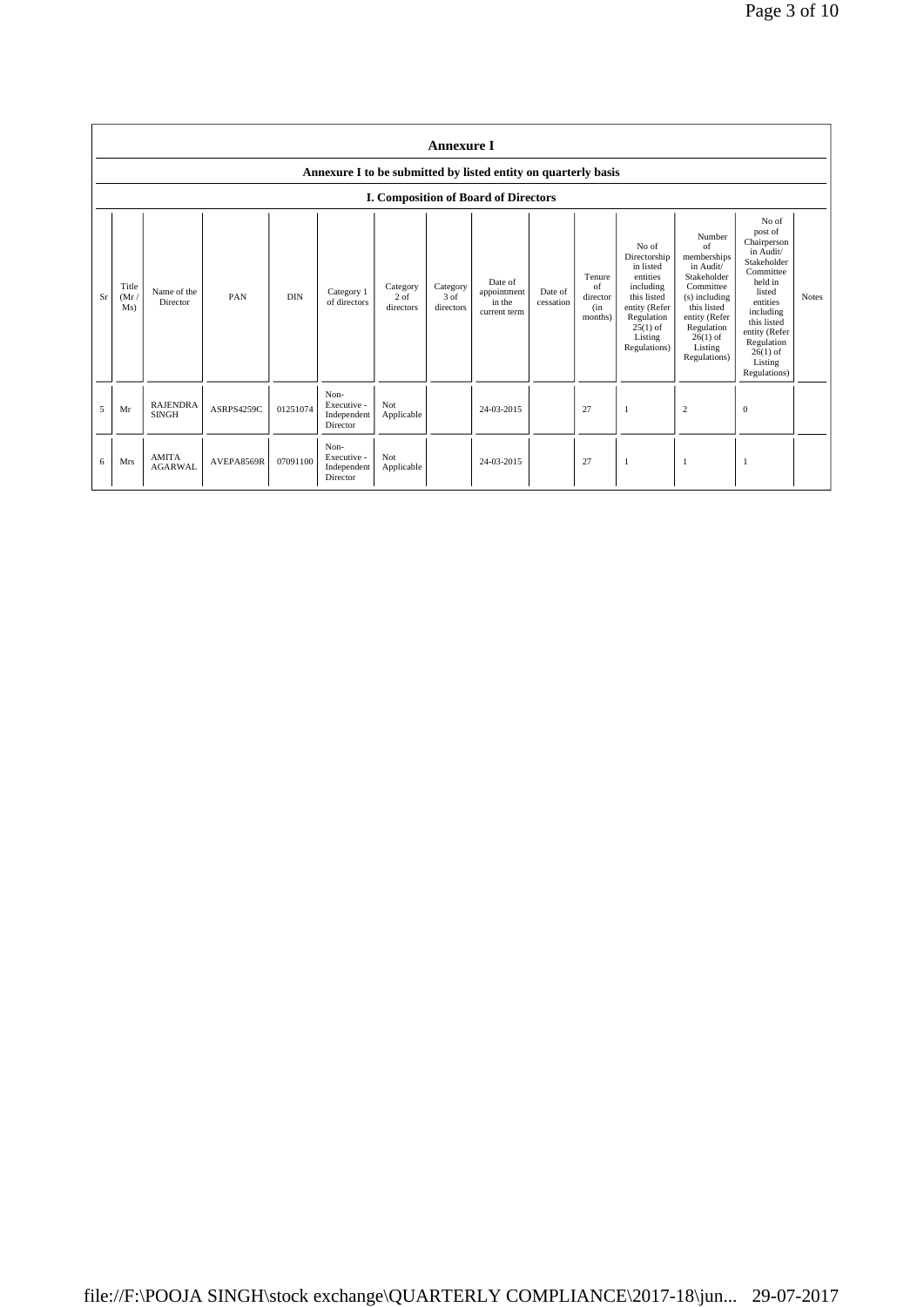|                | <b>Annexure 1</b>                                                            |                                        |                                                |                            |                            |  |  |  |  |  |
|----------------|------------------------------------------------------------------------------|----------------------------------------|------------------------------------------------|----------------------------|----------------------------|--|--|--|--|--|
|                | <b>II. Composition of Committees</b>                                         |                                        |                                                |                            |                            |  |  |  |  |  |
|                | Disclosure of notes on composition of committees explanatory                 |                                        |                                                |                            |                            |  |  |  |  |  |
|                | Is there any change in information of committees compare to previous quarter |                                        |                                                |                            |                            |  |  |  |  |  |
| Sr             | Name Of Committee                                                            | Name of Committee<br>members           | Category 1 of directors                        | Category 2 of<br>directors | Name of other<br>committee |  |  |  |  |  |
| 1              | <b>Audit Committee</b>                                                       | <b>AMITA AGARWAL</b>                   | Non-Executive -<br><b>Independent Director</b> | Chairperson                |                            |  |  |  |  |  |
| $\overline{2}$ | <b>Audit Committee</b>                                                       | VINOD KUMAR<br><b>SRIVASTAV</b>        | Non-Executive -<br><b>Independent Director</b> | Member                     |                            |  |  |  |  |  |
| 3              | <b>Audit Committee</b>                                                       | <b>RAJENDRA SINGH</b>                  | Non-Executive -<br><b>Independent Director</b> | Member                     |                            |  |  |  |  |  |
| $\overline{4}$ | <b>Stakeholders Relationship</b><br>Committee                                | VINOD KUMAR<br><b>SRIVASTAV</b>        | Non-Executive -<br><b>Independent Director</b> | Chairperson                |                            |  |  |  |  |  |
| 5              | <b>Stakeholders Relationship</b><br>Committee                                | <b>RAJENDRA SINGH</b>                  | Non-Executive -<br><b>Independent Director</b> | Member                     |                            |  |  |  |  |  |
| 6              | <b>Stakeholders Relationship</b><br>Committee                                | NIRMAL MODI                            | <b>Executive Director</b>                      | Member                     |                            |  |  |  |  |  |
| $\overline{7}$ | Nomination and remuneration<br>committee                                     | <b>VINOD KUMAR</b><br><b>SRIVASTAV</b> | Non-Executive -<br><b>Independent Director</b> | Chairperson                |                            |  |  |  |  |  |
| 8              | Nomination and remuneration<br>committee                                     | <b>RAJENDRA SINGH</b>                  | Non-Executive -<br><b>Independent Director</b> | Member                     |                            |  |  |  |  |  |
| 9              | Nomination and remuneration<br>committee                                     | <b>AMITA AGARWAL</b>                   | Non-Executive -<br><b>Independent Director</b> | Member                     |                            |  |  |  |  |  |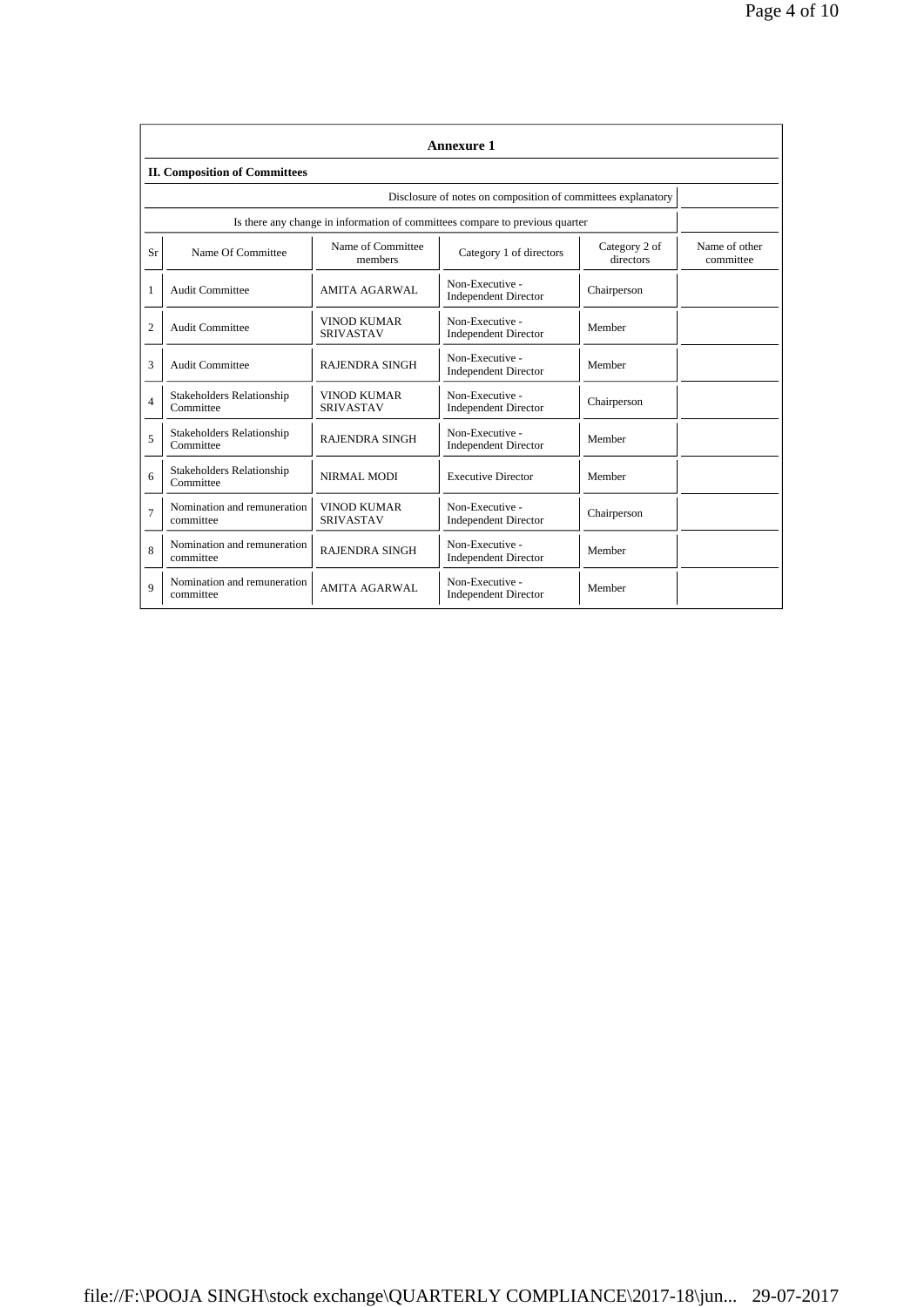|                | <b>Annexure 1</b>                                                                                                   |            |                                                                |  |  |  |  |  |
|----------------|---------------------------------------------------------------------------------------------------------------------|------------|----------------------------------------------------------------|--|--|--|--|--|
|                | <b>Annexure 1</b>                                                                                                   |            |                                                                |  |  |  |  |  |
|                | <b>III.</b> Meeting of Board of Directors                                                                           |            |                                                                |  |  |  |  |  |
|                | Disclosure of notes on meeting of board of directors explanatory                                                    |            |                                                                |  |  |  |  |  |
| Sr             | $Date(s)$ of meeting (if any) in the<br>$Date(s)$ of meeting (if any) in the<br>previous quarter<br>current quarter |            | Maximum gap between any two consecutive (in<br>number of days) |  |  |  |  |  |
|                | 14-02-2017                                                                                                          |            |                                                                |  |  |  |  |  |
| C              |                                                                                                                     | 10-04-2017 | 54                                                             |  |  |  |  |  |
| 3              |                                                                                                                     | 10-05-2017 | 29                                                             |  |  |  |  |  |
| $\overline{4}$ |                                                                                                                     | 25-05-2017 | 14                                                             |  |  |  |  |  |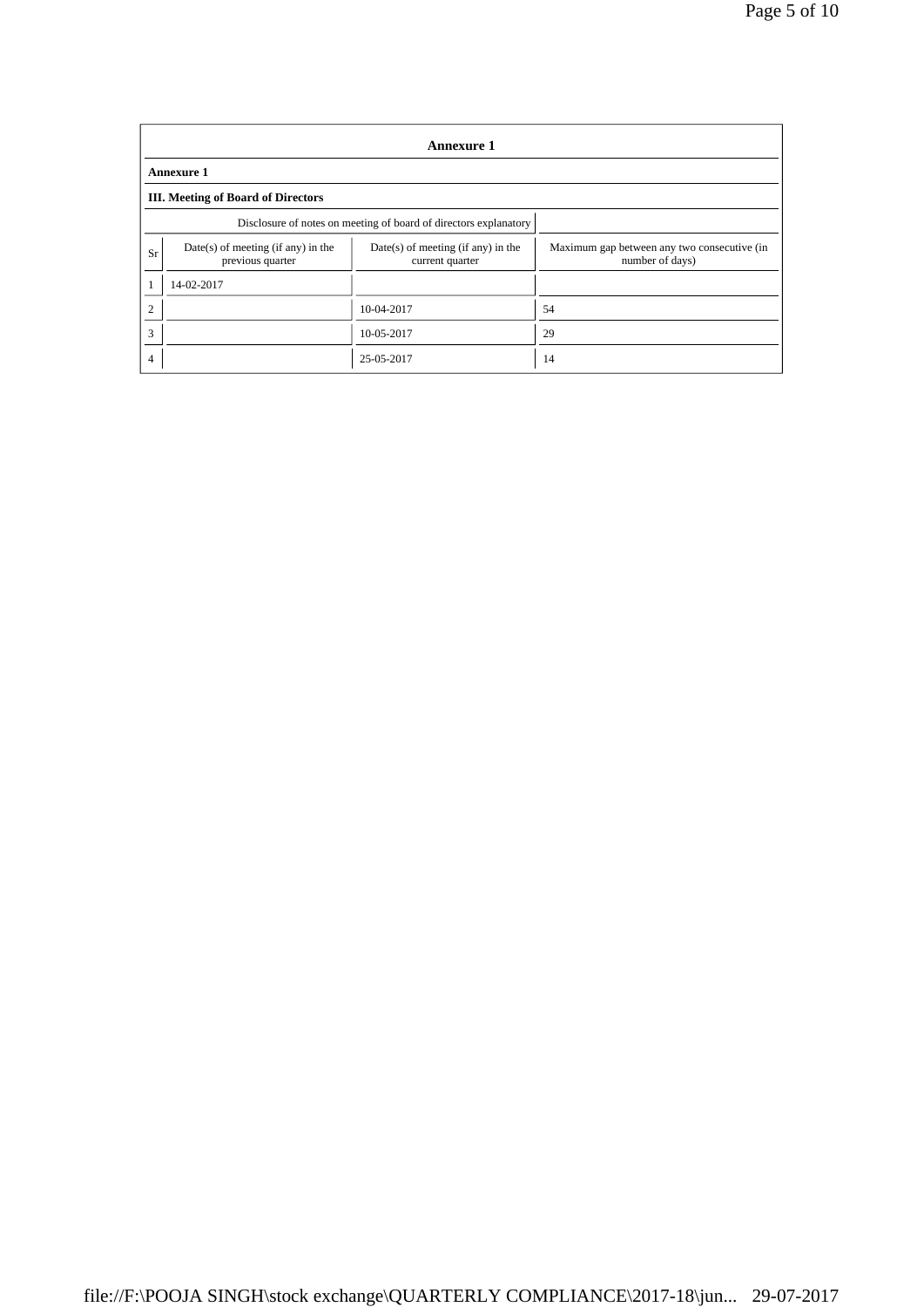|                | <b>Annexure 1</b>                                        |                                                                        |                                                     |                                           |                                                                        |                                                                                  |                               |  |  |
|----------------|----------------------------------------------------------|------------------------------------------------------------------------|-----------------------------------------------------|-------------------------------------------|------------------------------------------------------------------------|----------------------------------------------------------------------------------|-------------------------------|--|--|
|                | <b>IV. Meeting of Committees</b>                         |                                                                        |                                                     |                                           |                                                                        |                                                                                  |                               |  |  |
|                | Disclosure of notes on meeting of committees explanatory |                                                                        |                                                     |                                           |                                                                        |                                                                                  |                               |  |  |
| Sr             | Name of<br>Committee                                     | $Date(s)$ of<br>meeting of the<br>committee in the<br>relevant quarter | Whether<br>requirement of<br>Quorum met<br>(Yes/No) | Requirement of<br>Ouorum met<br>(details) | $Date(s)$ of<br>meeting of the<br>committee in the<br>previous quarter | Maximum gap<br>between any two<br>consecutive<br>meetings (in<br>number of days) | Name of<br>other<br>committee |  |  |
|                | Audit<br>Committee                                       | 25-05-2017                                                             | Yes                                                 | AI.<br><b>MEMBERS</b><br><b>PRESENT</b>   | 14-02-2017                                                             | 99                                                                               |                               |  |  |
| $\overline{2}$ | <b>Stakeholders</b><br>Relationship<br>Committee         | 25-05-2017                                                             | Yes                                                 | AI.<br><b>MEMBERS</b><br><b>PRESENT</b>   | 14-02-2017                                                             |                                                                                  |                               |  |  |
| 3              | Nomination and<br>remuneration<br>committee              | 10-05-2017                                                             | <b>Yes</b>                                          | AI.<br><b>MEMBERS</b><br><b>PRESENT</b>   |                                                                        |                                                                                  |                               |  |  |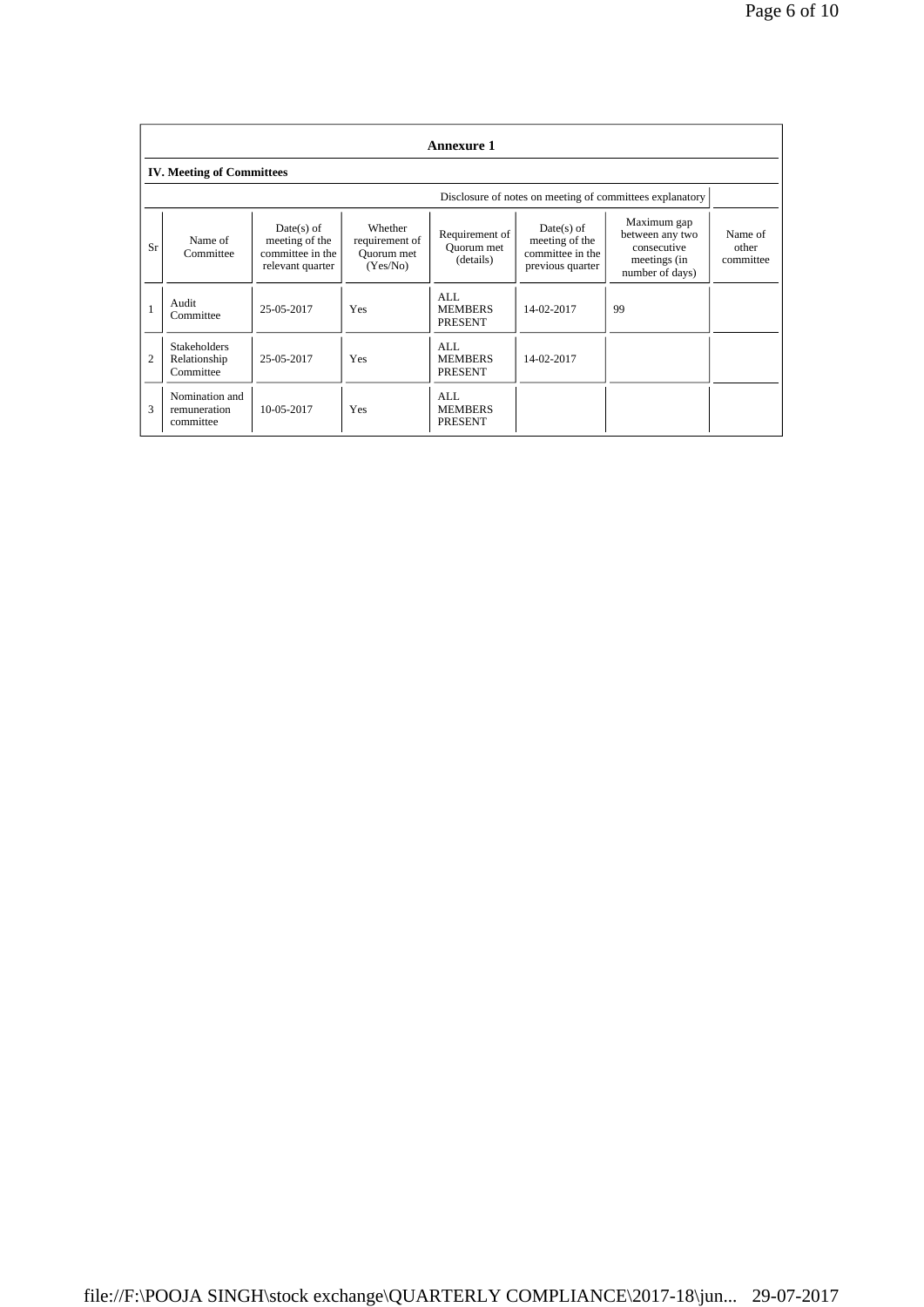|              | Annexure 1                                                                                                |                                  |                                                                    |  |  |  |  |
|--------------|-----------------------------------------------------------------------------------------------------------|----------------------------------|--------------------------------------------------------------------|--|--|--|--|
|              | <b>V. Related Party Transactions</b>                                                                      |                                  |                                                                    |  |  |  |  |
| Sr           | Subject                                                                                                   | Compliance status<br>(Yes/No/NA) | If status is "No" details of non-<br>compliance may be given here. |  |  |  |  |
|              | Whether prior approval of audit committee obtained                                                        | Yes                              |                                                                    |  |  |  |  |
|              | Whether shareholder approval obtained for material RPT                                                    | NA.                              |                                                                    |  |  |  |  |
| $\mathbf{3}$ | Whether details of RPT entered into pursuant to omnibus<br>approval have been reviewed by Audit Committee | Yes                              |                                                                    |  |  |  |  |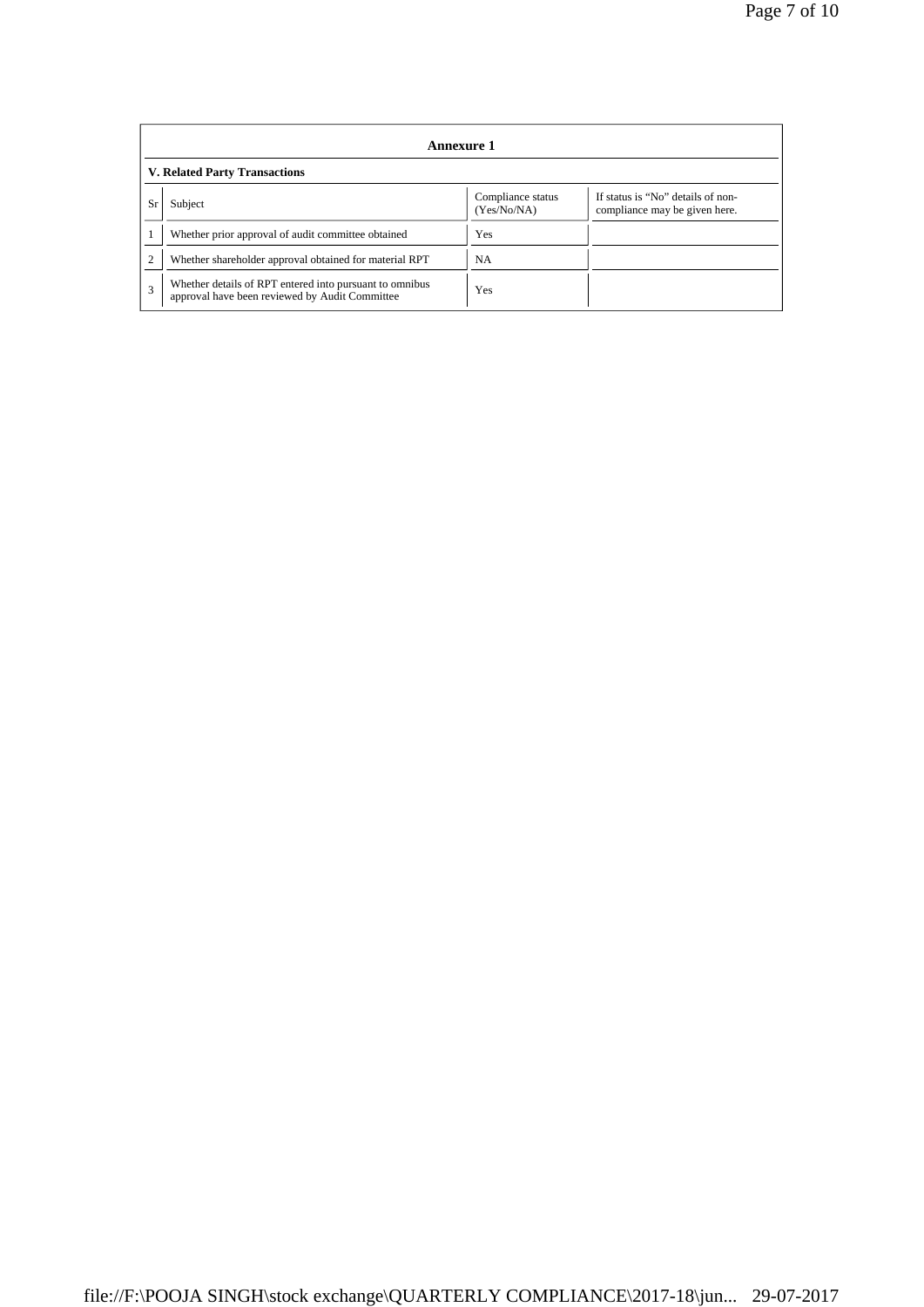|                | <b>Annexure 1</b>                                                                                                                                                                                               |                               |  |  |  |  |  |  |
|----------------|-----------------------------------------------------------------------------------------------------------------------------------------------------------------------------------------------------------------|-------------------------------|--|--|--|--|--|--|
|                | <b>VI. Affirmations</b>                                                                                                                                                                                         |                               |  |  |  |  |  |  |
| Sr             | Subject                                                                                                                                                                                                         | Compliance status<br>(Yes/No) |  |  |  |  |  |  |
|                | The composition of Board of Directors is in terms of SEBI (Listing obligations and disclosure requirements)<br>Regulations, 2015                                                                                | Yes                           |  |  |  |  |  |  |
| $\overline{c}$ | The composition of the following committees is in terms of SEBI(Listing obligations and disclosure<br>requirements) Regulations, 2015 a. Audit Committee                                                        | Yes                           |  |  |  |  |  |  |
| 3              | The composition of the following committees is in terms of SEBI(Listing obligations and disclosure<br>requirements) Regulations, 2015. b. Nomination & remuneration committee                                   | <b>Yes</b>                    |  |  |  |  |  |  |
| 4              | The composition of the following committees is in terms of SEBI(Listing obligations and disclosure<br>requirements) Regulations, 2015. c. Stakeholders relationship committee                                   | Yes                           |  |  |  |  |  |  |
| 5              | The composition of the following committees is in terms of SEBI(Listing obligations and disclosure<br>requirements) Regulations, 2015. d. Risk management committee (applicable to the top 100 listed entities) | <b>NA</b>                     |  |  |  |  |  |  |
| 6              | The committee members have been made aware of their powers, role and responsibilities as specified in SEBI<br>(Listing obligations and disclosure requirements) Regulations, 2015.                              | Yes                           |  |  |  |  |  |  |
| $\overline{7}$ | The meetings of the board of directors and the above committees have been conducted in the manner as<br>specified in SEBI (Listing obligations and disclosure requirements) Regulations, 2015.                  | Yes                           |  |  |  |  |  |  |
| 8              | This report and/or the report submitted in the previous quarter has been placed before Board of Directors.                                                                                                      | Yes                           |  |  |  |  |  |  |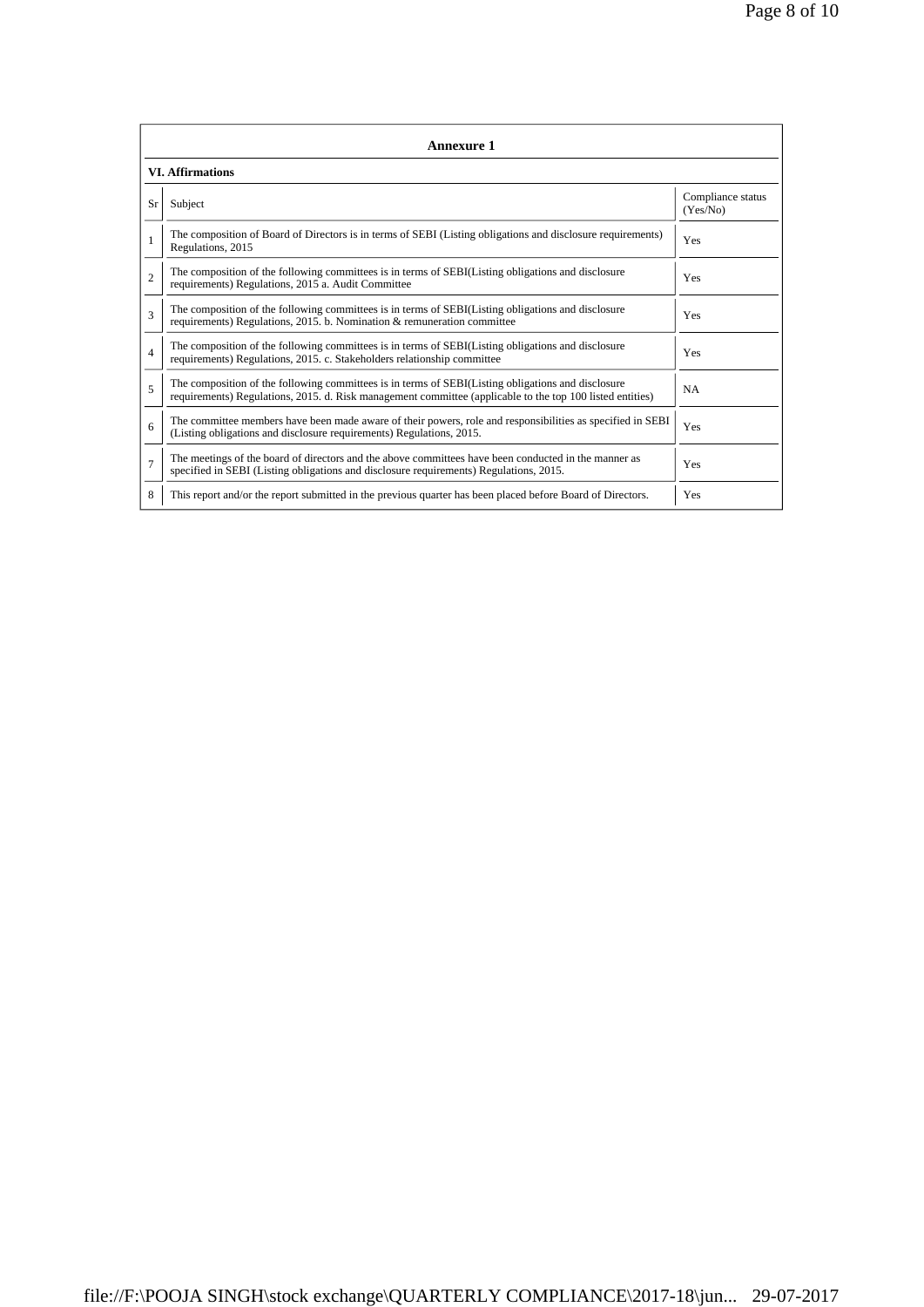| <b>Signatory Details</b> |                   |  |  |  |  |
|--------------------------|-------------------|--|--|--|--|
| Name of signatory        | POOJA SINGH       |  |  |  |  |
| Designation of person    | Company Secretary |  |  |  |  |
| Place                    | <b>KOLKATA</b>    |  |  |  |  |
| Date                     | 29-07-2017        |  |  |  |  |